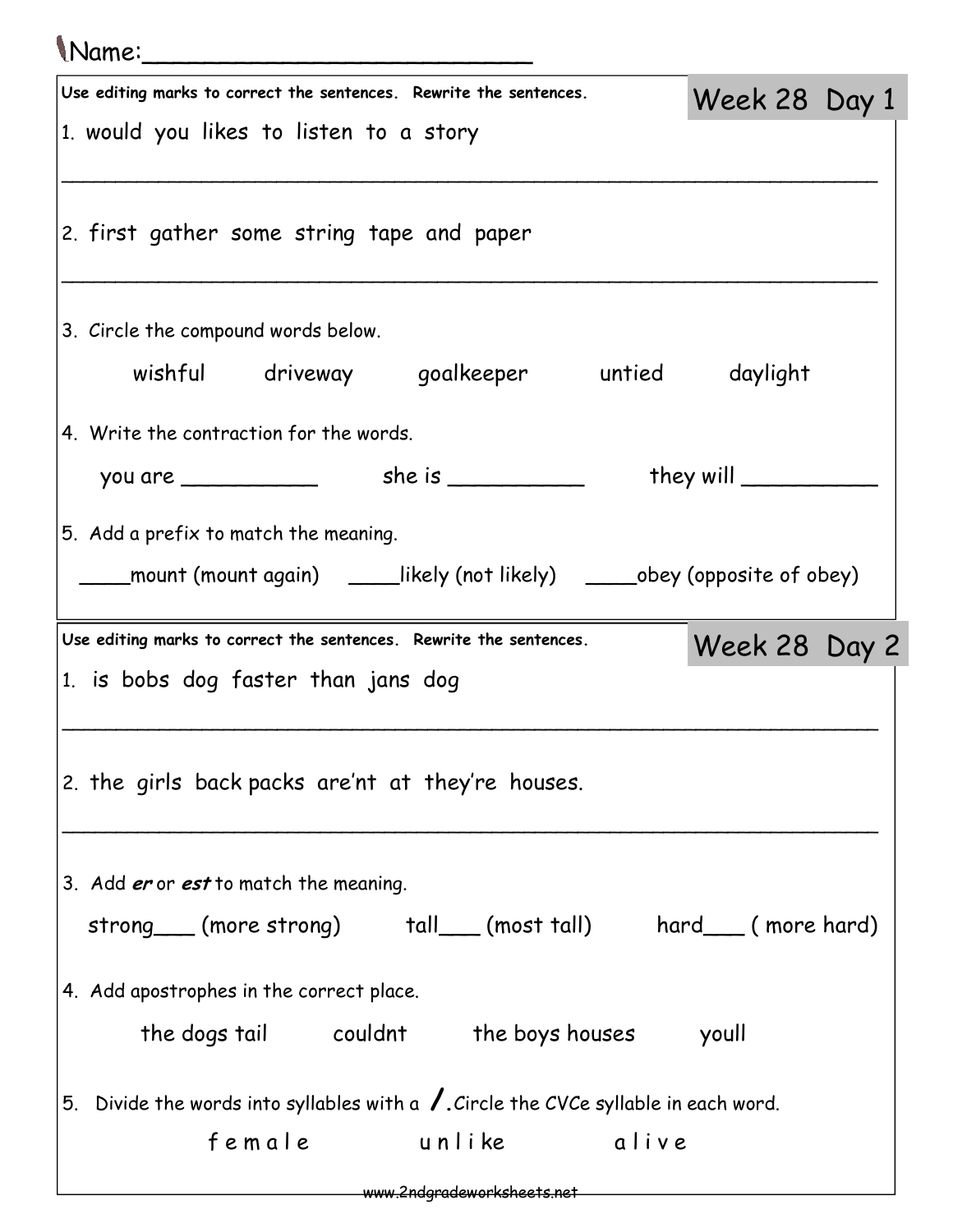## Name:\_\_\_\_\_\_\_\_\_\_\_\_\_\_\_\_\_\_\_\_\_\_\_\_\_

| Use editing marks to correct the sentences. Rewrite the sentences. |              |                                         |                                                                    |                | Week 28 Day 3 |  |
|--------------------------------------------------------------------|--------------|-----------------------------------------|--------------------------------------------------------------------|----------------|---------------|--|
| 1. we delivered roses to mrs millers class room                    |              |                                         |                                                                    |                |               |  |
|                                                                    |              |                                         |                                                                    |                |               |  |
| 2. we couldnt padle jons boat up the river                         |              |                                         |                                                                    |                |               |  |
| 3. Write the plural form of the nouns.                             |              |                                         |                                                                    |                |               |  |
|                                                                    | mouse $\_\_$ |                                         | $\mathsf{lady} \_\_\_\_\_\_\_\_\_\_\_\_\_\_\_\_\_\_\_\_\_\_\_\_\_$ |                |               |  |
| 4. Write the past tense form of the words below.                   |              |                                         |                                                                    |                |               |  |
|                                                                    |              |                                         |                                                                    |                | tell          |  |
| 5. Circle the proper nouns below.                                  |              |                                         |                                                                    |                |               |  |
|                                                                    |              | car The Three Little Pigs               |                                                                    | Wanda New York |               |  |
|                                                                    |              |                                         |                                                                    |                |               |  |
|                                                                    |              |                                         |                                                                    |                |               |  |
|                                                                    |              |                                         |                                                                    |                |               |  |
| Use editing marks to correct the sentences. Rewrite the sentences. |              |                                         |                                                                    |                | Week 28 Day 4 |  |
| 1. janets cat are biggest than mine cat                            |              |                                         |                                                                    |                |               |  |
|                                                                    |              |                                         |                                                                    |                |               |  |
| 2. kendras favorite months is may june and july                    |              |                                         |                                                                    |                |               |  |
|                                                                    |              |                                         |                                                                    |                |               |  |
|                                                                    |              |                                         |                                                                    |                |               |  |
| 3. Write the word that goes with the abbreviation.                 |              |                                         |                                                                    |                |               |  |
|                                                                    |              |                                         |                                                                    |                |               |  |
| 4. Which word means in a careful way?                              |              |                                         |                                                                    |                |               |  |
|                                                                    |              | careless carely carefully recareful     |                                                                    |                |               |  |
| 5. Rewrite the word in (parentheses) to make it a possessive.      |              |                                         |                                                                    |                |               |  |
|                                                                    |              | the (tigers) tails the __________ tails |                                                                    |                |               |  |

www.2ndgradeworksheets.net